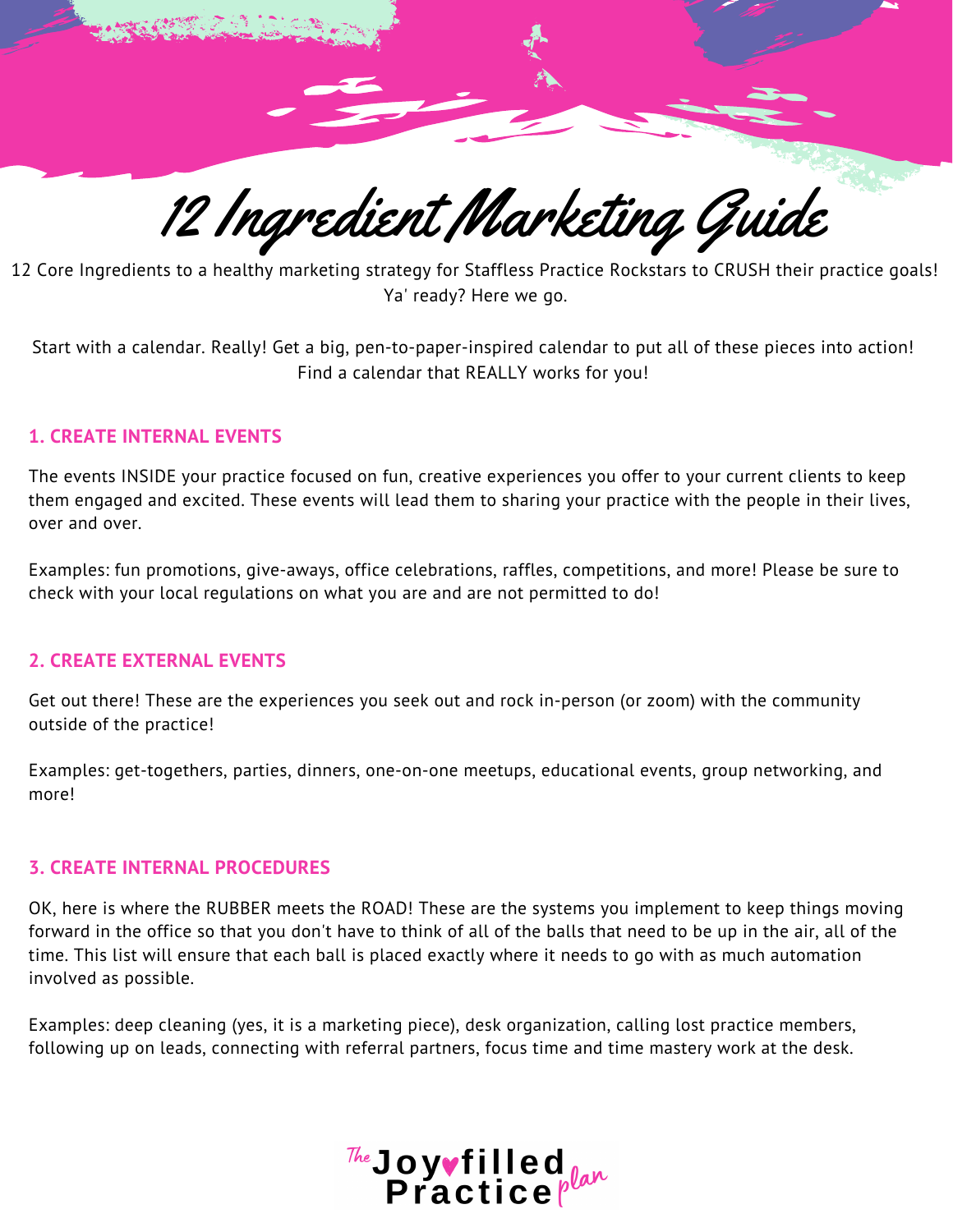

# **4. CREATE EXTERNAL PROCEDURES**

Again, get out there! These are the systems that you commit to outside of the office that keep your practice moving forward; be the practice that EVERYONE sees more of, reminders of, etc.

Examples: hanging flyers, dropping off cards, town walk-throughs to meet local shopkeepers.

# **5. FIND YOUR PRACTICE CORE VALUES**

OK, ya' ready? Big girl (or boy) pants on here! Your practice core values are the building blocks of your practice! They are the WHY behind all that you do and how you do it. Knowing your core values, in fact, committing them to memory, is key to a healthy marketing plan.

Examples of core values: organization, authenticity, abundance, fun, creativity, joy, freedom.

# **6. DISCOVER YOUR MISSION STATEMENT**

This is the statement that links together each one of your core values into a powerful declaration about who you are and what you do (and what you don't do).

Dr. Jodi's Mission Statement: to joyfully serve gentle, specific chiropractic to the families of our community in order to support their connection to life and health.

# **7. FIND SOME TOOLS FOR ANCHORING**

The grounding tools that you use to keep a foothold on what's important to you in your practice. Think of a ship that dropped its anchor. The ship really isn't going to go far from where it is currently in the waters because of the anchor holding it there. Boom! That's it.

Discover what anchors you, in practice, and you will go so far.

Examples: a piece of jewelry, an essential oil, chewing gum (really, it works), notes at desk connecting you to core values and mission.